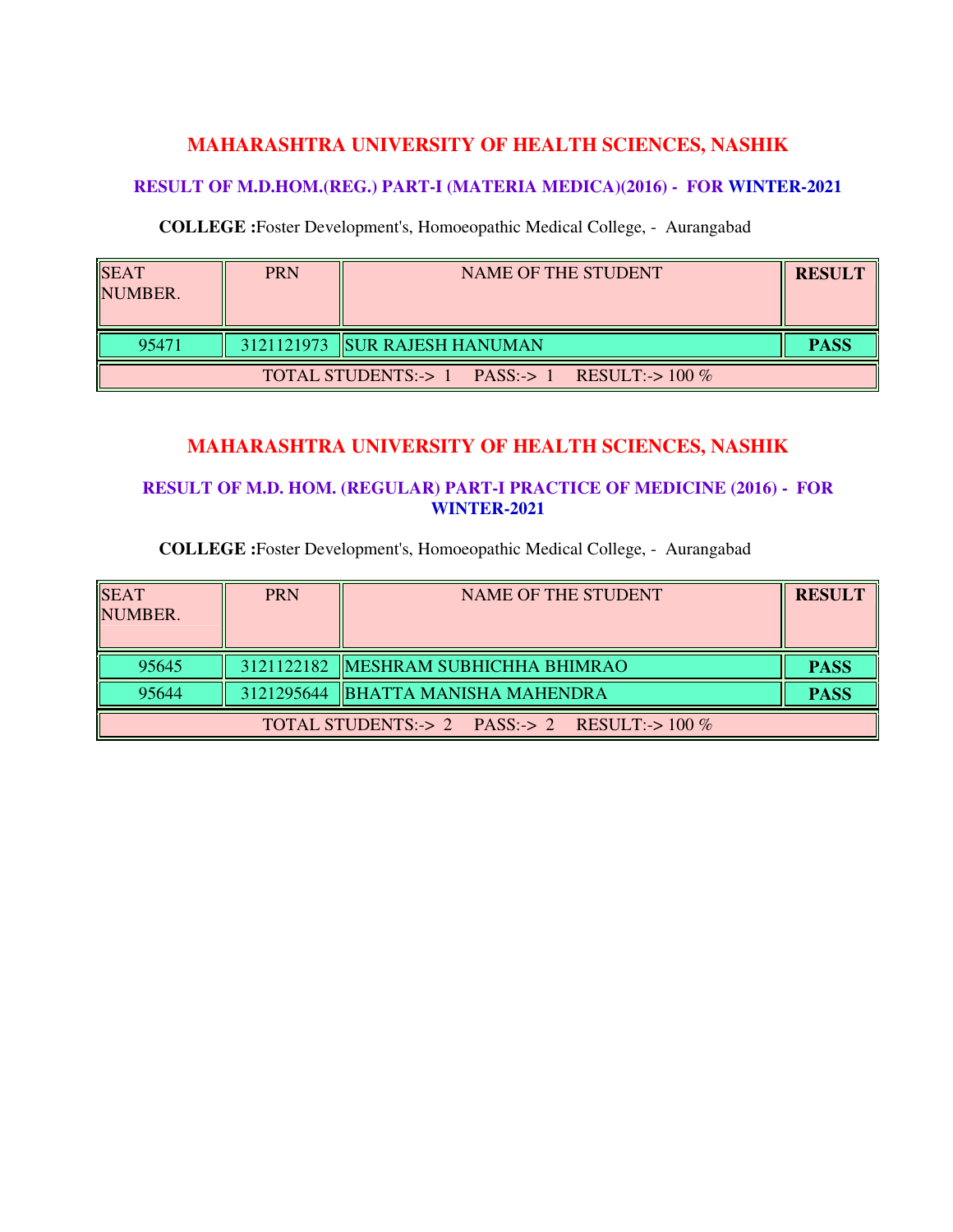## **MAHARASHTRA UNIVERSITY OF HEALTH SCIENCES, NASHIK**

#### **RESULT OF FINAL M.D. HOM. (REGULAR) HOMOEOPATHIC PHILOSOPHY (2016) - FOR WINTER-2021**

**COLLEGE :**Foster Development's, Homoeopathic Medical College, - Aurangabad

| <b>SEAT</b><br>NUMBER.                        | <b>PRN</b> | <b>NAME OF THE STUDENT</b>            | <b>RESULT</b> |
|-----------------------------------------------|------------|---------------------------------------|---------------|
| 95439                                         |            | 3120115051   AHER ASHWINI ASHOK       | <b>PASS</b>   |
| 95440                                         |            | 3120115052 BHANDARI RAVI AJAPPA       | <b>PASS</b>   |
| 95441                                         |            | 3120115053  PACHGHARE DHANSHREE ASHOK | <b>PASS</b>   |
| TOTAL STUDENTS:-> 3 PASS:-> 3 RESULT:-> 100 % |            |                                       |               |

# **MAHARASHTRA UNIVERSITY OF HEALTH SCIENCES, NASHIK**

### **RESULT OF FINAL M.D. HOM. (REGULAR) MATERIA MEDICA (2016) - FOR WINTER-2021**

**COLLEGE :**Foster Development's, Homoeopathic Medical College, - Aurangabad

| <b>SEAT</b><br>NUMBER.                        | <b>PRN</b> | NAME OF THE STUDENT                    | <b>RESULT</b> |
|-----------------------------------------------|------------|----------------------------------------|---------------|
| 95509                                         |            | 3120115133   AGHAV SHUBHANGI ANKUSHRAO | <b>PASS</b>   |
| 95510                                         |            | 3120115134 BIRHADE RUTUJA SUNIL        | <b>PASS</b>   |
| 95511                                         |            | 3120115135 SATYENDRA SINGH             | <b>PASS</b>   |
| TOTAL STUDENTS:-> 3 PASS:-> 3 RESULT:-> 100 % |            |                                        |               |

## **MAHARASHTRA UNIVERSITY OF HEALTH SCIENCES, NASHIK**

#### **RESULT OF FINAL M.D. HOM. (REGULAR)-(REPERTORY) - FOR WINTER-2021**

**COLLEGE :**Foster Development's, Homoeopathic Medical College, - Aurangabad

| <b>SEAT</b><br>NUMBER.                        | <b>PRN</b> | NAME OF THE STUDENT                | <b>RESULT</b> |
|-----------------------------------------------|------------|------------------------------------|---------------|
| 95588                                         |            | 3120115215 BAJAD ROSHANI UKANDA    | <b>PASS</b>   |
| 95589                                         |            | 3119124953   KAMBLE GOVIND VITHOBA | <b>PASS</b>   |
| TOTAL STUDENTS:-> 2 PASS:-> 2 RESULT:-> 100 % |            |                                    |               |